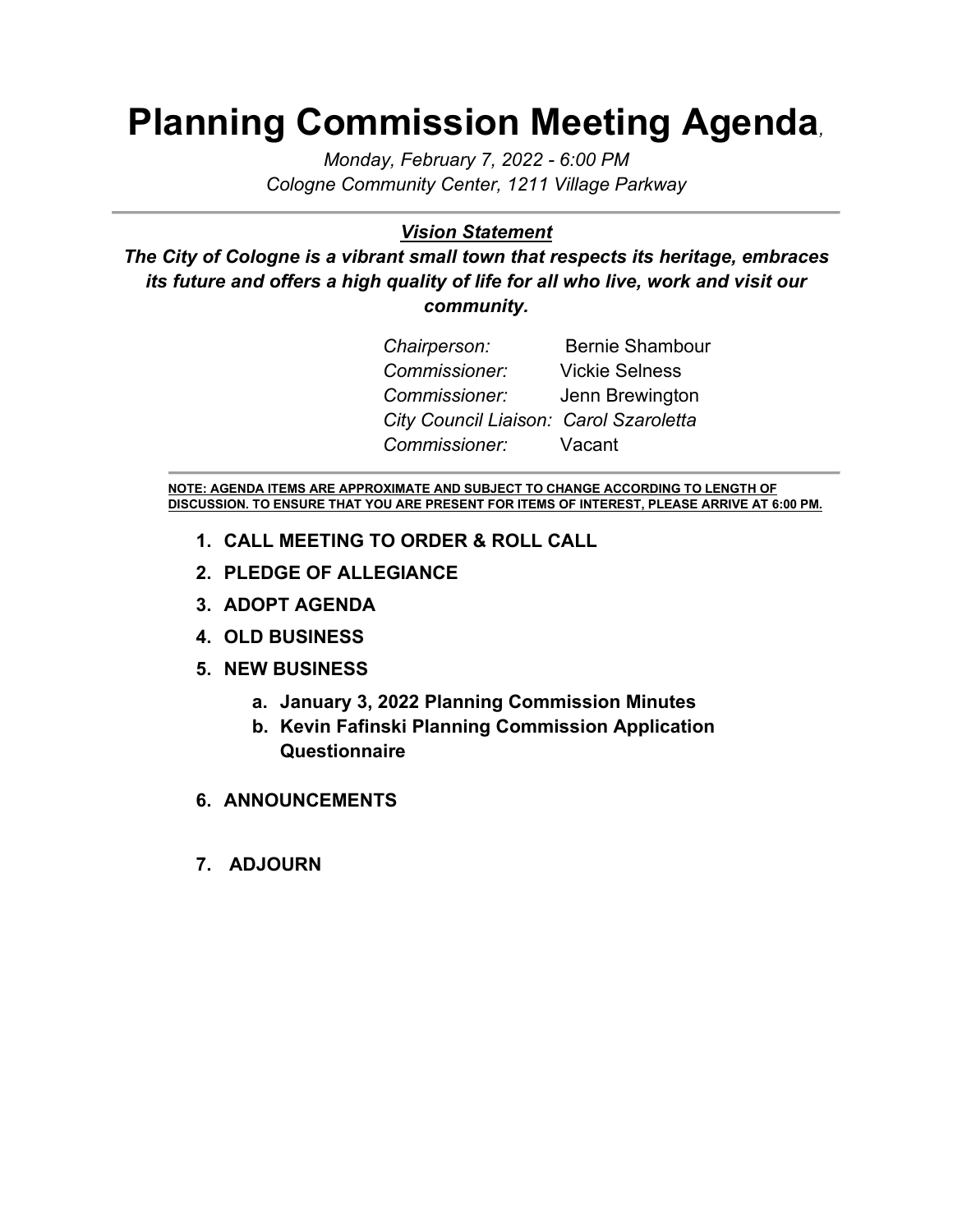# **Planning Commission Meeting Minutes**

*Monday, January 3, 2022 - 6:00 PM Cologne Community Center, 1211 Village Parkway*

# *Vision Statement*

*The City of Cologne is a vibrant small town that respects its heritage, embraces*  its future and offers a high quality of life for all who live, work and visit our *community.*

> **Chairperson:** Bernie Shambour *Commissioner:* Jenn Brewington *Commissioner:* Vickie Selness *City Council Liaison: Carol Szaroletta Commissioner:* Vacant

**NOTE: AGENDA ITEMS ARE APPROXIMATE AND SUBJECT TO CHANGE ACCORDING TO LENGTH OF DISCUSSION. TO ENSURE THAT YOU ARE PRESENT FOR ITEMS OF INTEREST, PLEASE ARRIVE AT 6:00 PM.**

# **1. CALL MEETING TO ORDER & ROLL CALL**

Chairperson Shambour called the meeting to order at 6:00PM with Commissioners Brewington, Selness, and Szaroletta present. Also present were City Clerk – Michelle Morrison.

# **2. PLEDGE OF ALLEGIANCE**

# **3. ADOPT AGENDA**

Motion by Commissioner Brewington to adopt the agenda as presented. Second by Commissioner Szaroletta. Motion carried unanimously.

# **4. OLD BUSINESS**

#### **5. NEW BUSINESS**

#### **a. December 6, 2021 Planning Commission Minutes**

Motion by Commissioner Szaroletta to approve the December 6, 2021, minutes as presented. Second by Commissioner Brewington. Motion carried unanimously.

# **6. ANNOUNCEMENTS**

Chairperson Shambour asked if any commissioners had any topics to discuss, there being none he stated that he hoped the new year would bring some efforts on both the commission and the city's part to work together on improving some of the blighted properties in the city.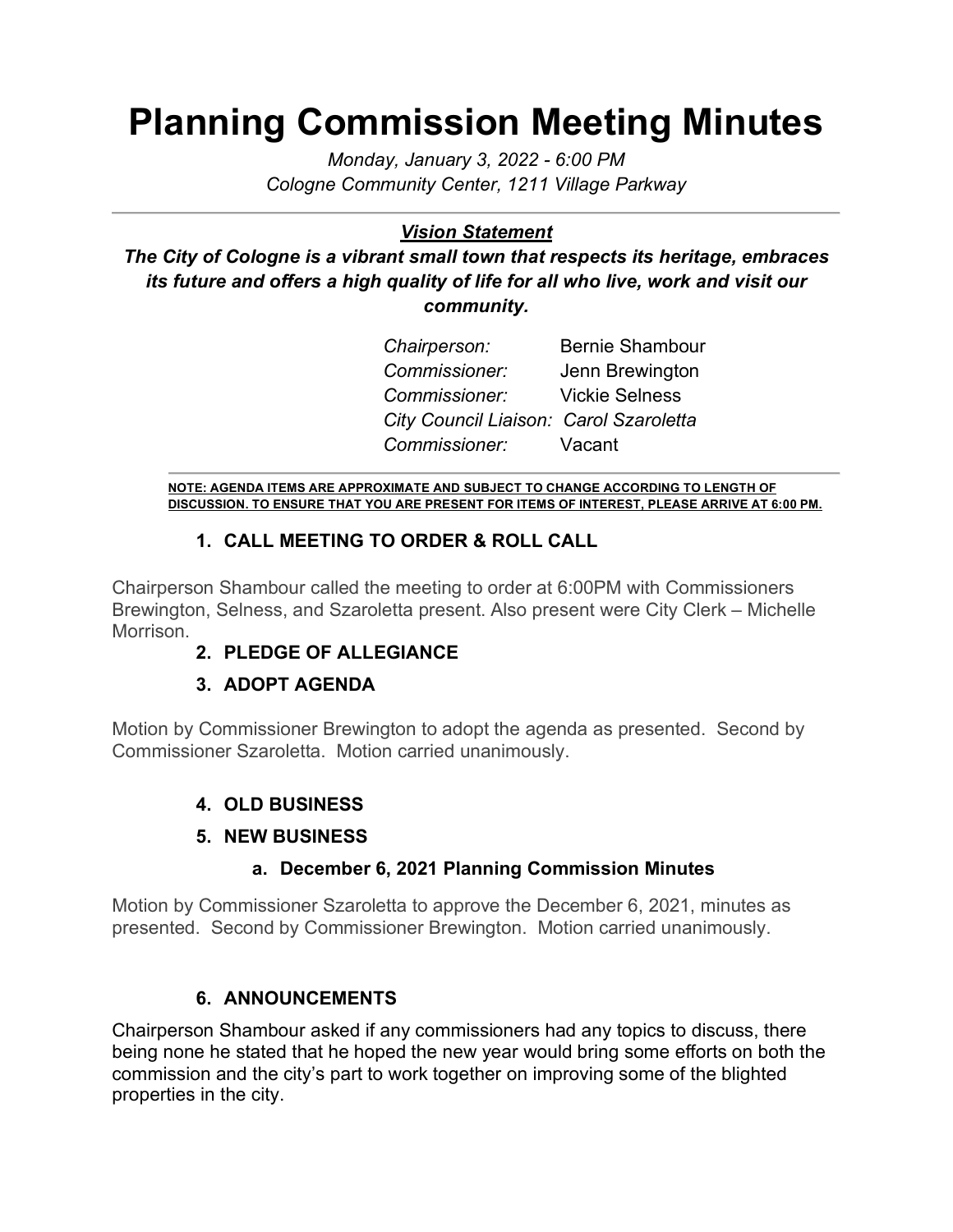### **7. ADJOURN**

Motion by Commissioner Brewington to adjourn at 7:26 PM, second by Commissioner Szaroletta. Motion carried unanimously.

 $\frac{1}{2}$  ,  $\frac{1}{2}$  ,  $\frac{1}{2}$  ,  $\frac{1}{2}$  ,  $\frac{1}{2}$  ,  $\frac{1}{2}$  ,  $\frac{1}{2}$  ,  $\frac{1}{2}$  ,  $\frac{1}{2}$  ,  $\frac{1}{2}$  ,  $\frac{1}{2}$  ,  $\frac{1}{2}$  ,  $\frac{1}{2}$  ,  $\frac{1}{2}$  ,  $\frac{1}{2}$  ,  $\frac{1}{2}$  ,  $\frac{1}{2}$  ,  $\frac{1}{2}$  ,  $\frac{1$ 

Respectfully Submitted: **Attest:** Attest:

Michelle M Morrison, City Clerk Bernie Shambour, Chairperson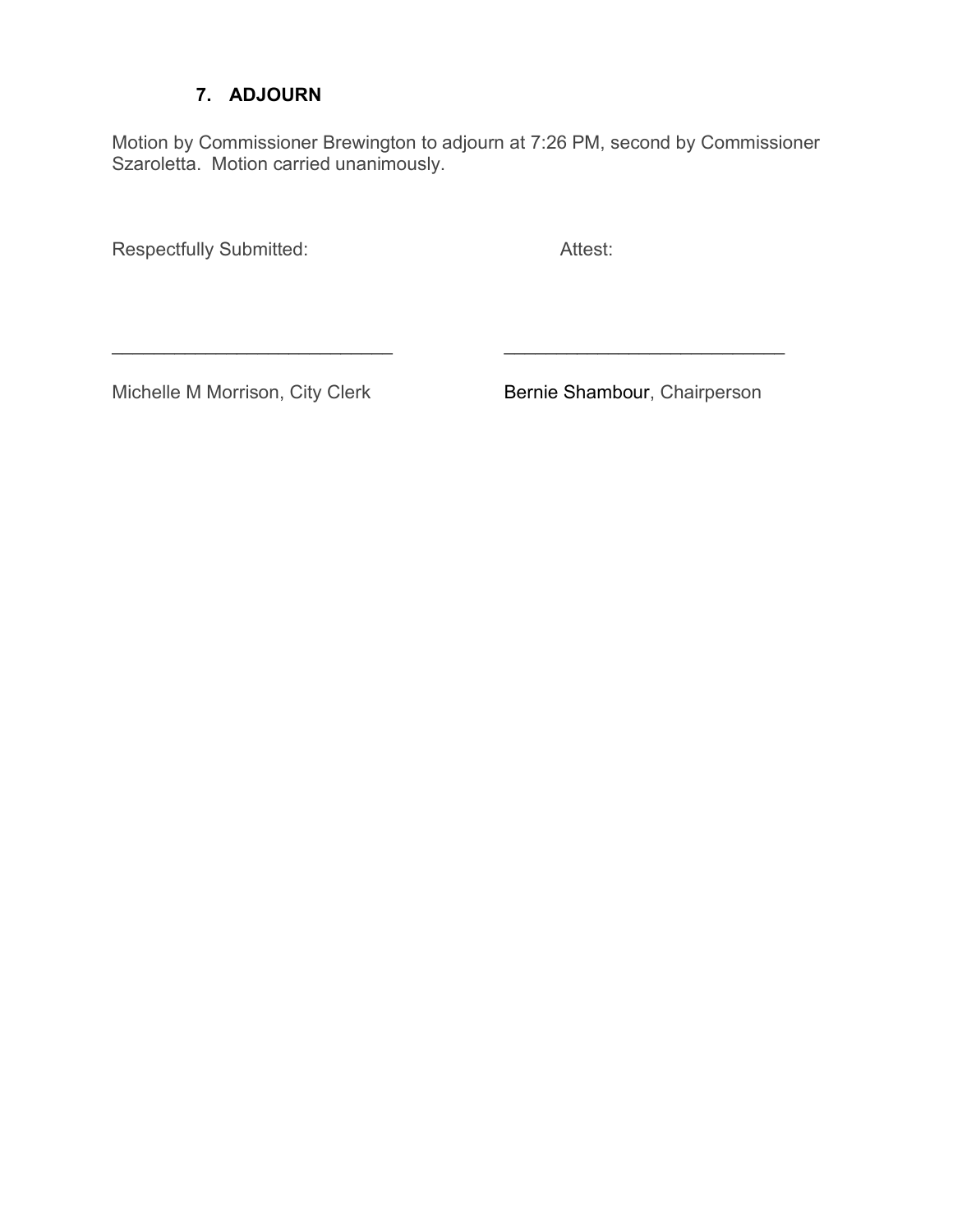



#### **COLOGNE PLANNING COMMISSION CANDIDATE QUESTIONAIRE**

| Name:    | Kevin Fafinski                  |                  |  |
|----------|---------------------------------|------------------|--|
| Address: | 205 Paul Ave. Cologne, MN 55322 |                  |  |
|          |                                 |                  |  |
|          | Primary Phone: 612-867-8766     | Secondary Phone: |  |

Email Address: <mark>kevin.fafinski@libertysecuritytech.com</mark> \_\_\_\_\_\_\_\_\_\_\_\_\_\_\_

Thank you for your interest in the Cologne Planning Commission position. We are requesting some information to assist us in reviewing your qualifications related to this position. Please complete this questionnaire and return it to Jesse Dickson by email: jessed@colognemn.com or by mailing it to Cologne Planning Commission, PO Box 120, Cologne, MN 55322 or dropping it off at City Hall, 1211 Village Parkway, Cologne ,MN no later than 4:30 pm on the date listed below. Please provide your responses on this form. Direct any inquiries about this questionnaire, including any difficulties meeting the deadline, to Jesse Dickson at the above email address or by phone at (952)466-2064, ext. 104.

QUESTIONNAIRE DUE BY: Thursday, December 6, 2021

- 1. How long have you lived in Cologne?  $\frac{1 \text{ month}}{2 \text{ month}}$
- 2. What is your occupation? Where do you work? Liberty Security & Technology. I am the owner and CEO. The owner and CEO.

\_\_\_\_\_\_\_\_\_\_\_\_\_\_\_\_\_\_\_\_\_\_\_\_\_\_\_\_\_\_\_\_\_\_\_\_\_\_\_\_\_\_\_\_\_\_\_\_\_\_\_\_\_\_\_\_\_\_\_\_\_\_\_\_\_\_\_\_\_\_\_\_\_\_\_

3. How will your professional work experience help you as a Planning Commission member? Being a business owner, I know the work that goes into attaining goals that are established by a team of people. I am well versed in long term planning and creating steps that are achieved along the way. I frequently take advice from stakeholders and formulate plans to make sure their needs are met. Growing a business from the ground up is very similar to city planning, and I want to use those talents to achieve the goals laid out by the Planning Commission.

4. What attracts you to the Cologne Planning Commission position? (Limit 300 words)

I am a young man who is establishing himself in a community that reflects my values. My desire is to preserve Cologne as the town it set out to be at birth. I am a lifelong Carver County resident, but new to Cologne. I believe growth is a good thing for towns like Cologne, but it must be done in the correct way that amplifies its historical roots. We have a quaint small town that must be preserved and not fall victim to the thralls of modernity. It is my belief that the next generation will look back on history to plan for the future, and I believe Cologne has the potential to lead that charge.